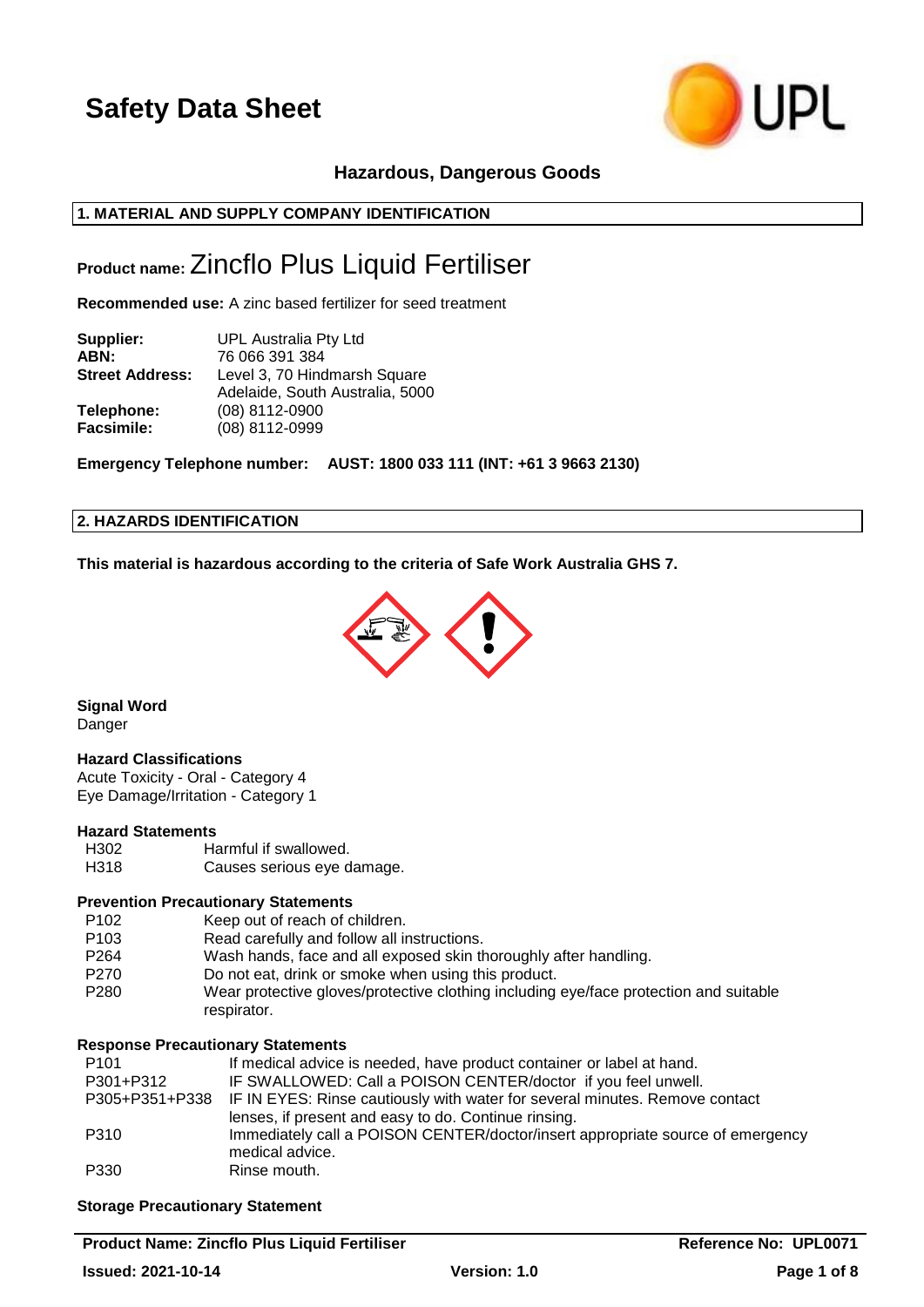

Not allocated

### **Disposal Precautionary Statement**

P501 Dispose of contents/container in accordance with local, regional, national and international regulations.

#### **Poison Schedule:** Not Applicable

#### **DANGEROUS GOOD CLASSIFICATION**

Classified as Dangerous Goods by the criteria of the "Australian Code for the Transport of Dangerous Goods by Road & Rail" and the "New Zealand NZS5433: Transport of Dangerous Goods on Land".

#### **Dangerous Goods Class:** 9

Australian Special Provisions; AU01: Environmentally Hazardous Substances meeting the description of UN 3077 or UN 3082 are not subject to this Code (ADG 07) when transported by road or rail in;

(a) packagings that do not incorporate a receptacle exceeding 500 Kg (L); or

(b) IBCs.

| 3. COMPOSITION INFORMATION                  |           |                    |
|---------------------------------------------|-----------|--------------------|
| <b>CHEMICAL ENTITY</b>                      | CAS NO    | <b>PROPORTION</b>  |
| Nitric acid, zinc salt                      | 7779-88-6 | $30 - 60 \%$ (w/w) |
| Sulfuric acid, zinc salt (1:1), monohydrate | 7446-19-7 | $10 - 30 \%$ (w/w) |
| Citric acid                                 | 77-92-9   | $1 - 10 \%$ (w/w)  |
| Urea                                        | $57-13-6$ | $1 - 10 \%$ (w/w)  |
| Ingredients determined to be Non-Hazardous  |           | <b>Balance</b>     |
|                                             |           | 100%               |
|                                             |           |                    |

## **4. FIRST AID MEASURES**

If poisoning occurs, contact a doctor or Poisons Information Centre (Phone Australia 131 126, New Zealand 0800 764 766).

**Inhalation:** Remove victim from exposure - avoid becoming a casualty. Remove contaminated clothing and loosen remaining clothing. Allow patient to assume most comfortable position and keep warm. Keep at rest until fully recovered. Seek medical advice if effects persist.

**Skin Contact:** If skin or hair contact occurs, remove contaminated clothing and flush skin and hair with running water. If swelling, redness, blistering or irritation occurs seek medical assistance.

**Eye contact:** Immediately irrigate with copious quantities of water for 15 minutes. Eyelids to be held open. Remove clothing if contaminated and wash skin. Urgently seek medical assistance. Transport to hospital or medical centre.

**Ingestion:** Rinse mouth with water. If swallowed, do NOT induce vomiting. Give a glass of water to drink. Never give anything by the mouth to an unconscious patient. If vomiting occurs give further water. Immediately call Poisons Centre or Doctor.

**PPE for First Aiders:** Wear safety shoes, overalls, gloves, chemical goggles. Available information suggests that gloves made from nitrile rubber should be suitable for intermittent contact. However, due to variations in glove construction and local conditions, the user should make a final assessment. Always wash hands before smoking, eating, drinking or using the toilet. Wash contaminated clothing and other protective equipment before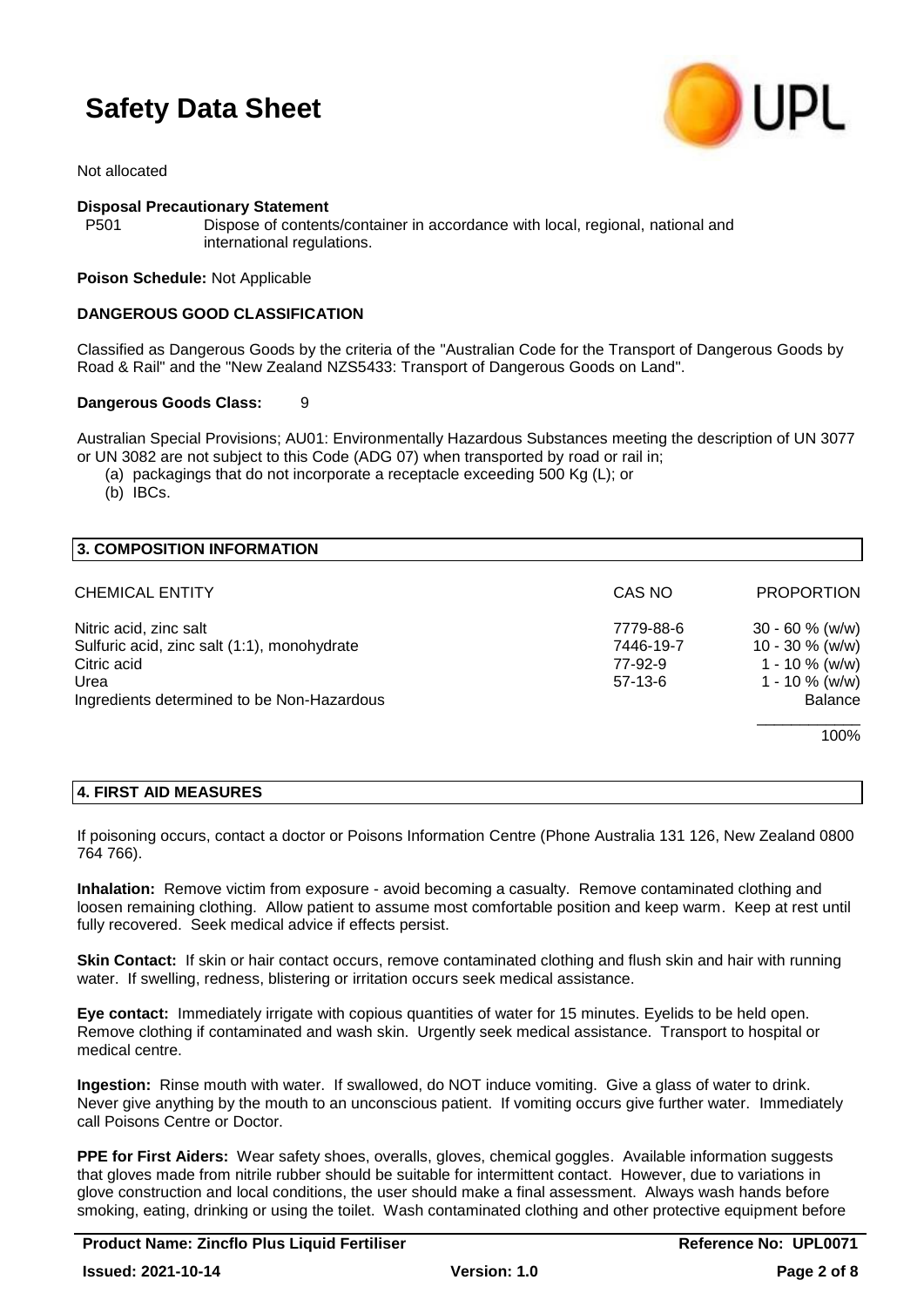

storing or re-using.

**Notes to physician:** Treat symptomatically. Can cause corneal burns.

#### **5. FIRE FIGHTING MEASURES**

**Hazchem Code:** •3Z

**Suitable extinguishing media:** If material is involved in a fire use alcohol resistant foam or dry agent (carbon dioxide, dry chemical powder).

**Specific hazards:** Non-combustible material.

**Fire fighting further advice:** Not combustible, however following evaporation of aqueous component residual material can burn if ignited.

#### **6. ACCIDENTAL RELEASE MEASURES**

#### **SMALL SPILLS**

Wear protective equipment to prevent skin and eye contamination. Avoid inhalation of vapours or dust. Wipe up with absorbent (clean rag or paper towels). Collect and seal in properly labelled containers or drums for disposal.

#### **LARGE SPILLS**

Clear area of all unprotected personnel. Slippery when spilt. Avoid accidents, clean up immediately. Wear protective equipment to prevent skin and eye contamination and the inhalation of vapours. Work up wind or increase ventilation. Contain - prevent run off into drains and waterways. Use absorbent (soil, sand or other inert material). Collect and seal in properly labelled containers or drums for disposal. If contamination of crops, sewers or waterways has occurred advise local emergency services.

#### **Dangerous Goods - Initial Emergency Response Guide No:** 47

#### **7. HANDLING AND STORAGE**

**Handling:** Avoid eye contact and repeated or prolonged skin contact. Avoid inhalation of vapour, mist or aerosols.

**Storage:** Store in a cool, dry, well-ventilated place and out of direct sunlight. Store away from foodstuffs. Store away from incompatible materials described in Section 10. Store away from sources of heat and/or ignition. Keep container standing upright. Keep containers closed when not in use - check regularly for leaks.

This material is classified as a Class 9 Miscellaneous Dangerous Good as per the criteria of the "Australian Code for the Transport of Dangerous Goods by Road & Rail" and/or the "New Zealand NZS5433: Transport of Dangerous Goods on Land" and must be stored in accordance with the relevant regulations.

### **8. EXPOSURE CONTROLS / PERSONAL PROTECTION**

**National occupational exposure limits:** No value assigned for this specific material by Safe Work Australia.

**Biological Limit Values:** As per the "National Model Regulations for the Control of Workplace Hazardous Substances (Safe Work Australia)" the ingredients in this material do not have a Biological Limit Allocated.

**Engineering Measures:** Natural ventilation should be adequate under normal use conditions.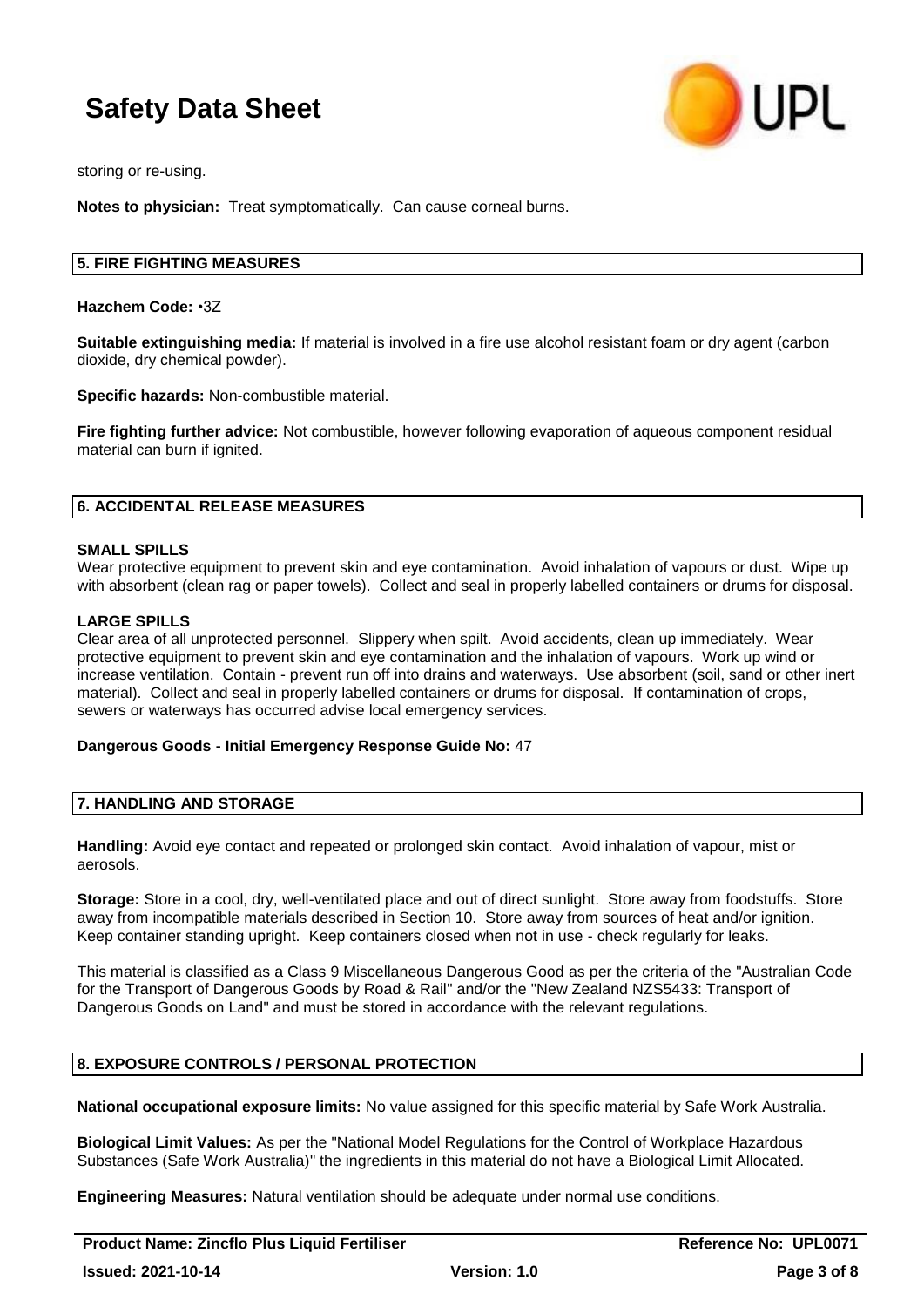

### **Personal Protection Equipment:** SAFETY SHOES, OVERALLS, GLOVES, CHEMICAL GOGGLES.

Personal protective equipment (PPE) must be suitable for the nature of the work and any hazard associated with the work as identified by the risk assessment conducted.

Wear safety shoes, overalls, gloves, chemical goggles. Available information suggests that gloves made from nitrile rubber should be suitable for intermittent contact. However, due to variations in glove construction and local conditions, the user should make a final assessment. Always wash hands before smoking, eating, drinking or using the toilet. Wash contaminated clothing and other protective equipment before storing or re-using.

**Hygiene measures:** Keep away from food, drink and animal feeding stuffs. When using do not eat, drink or smoke. Wash hands prior to eating, drinking or smoking. Avoid contact with clothing. Avoid eye contact and repeated or prolonged skin contact. Avoid inhalation of vapour, mist or aerosols. Ensure that eyewash stations and safety showers are close to the workstation location.

#### **9. PHYSICAL AND CHEMICAL PROPERTIES**

| Form:   | Liauid                |
|---------|-----------------------|
| Colour: | Slightly yellow green |
| Odour:  | Mild                  |

**Solubility:** Soluble in water **Specific Gravity:** 1.35 **Relative Vapour Density (air=1):** >1 **Vapour Pressure (20 °C):** N Av **Flash Point (°C):** >100 **Flammability Limits (%):** N App **Autoignition Temperature (°C):** N Av **Melting Point/Range (°C):** N Av **Boiling Point/Range (°C):** Approx. 100 **pH:** 1.8 **Viscosity:** N Av **Total VOC (g/Litre):** N Av

(Typical values only - consult specification sheet)  $N Av = Not available, N App = Not applicable$ 

#### **10. STABILITY AND REACTIVITY**

**Chemical stability:** This material is thermally stable when stored and used as directed.

**Conditions to avoid:** Elevated temperatures and sources of ignition.

**Incompatible materials:** Oxidising agents.

**Hazardous decomposition products:** Oxides of carbon and nitrogen, smoke and other toxic fumes.

**Hazardous reactions:** No known hazardous reactions.

### **11. TOXICOLOGICAL INFORMATION**

No adverse health effects expected if the product is handled in accordance with this Safety Data Sheet and the product label. Symptoms or effects that may arise if the product is mishandled and overexposure occurs are: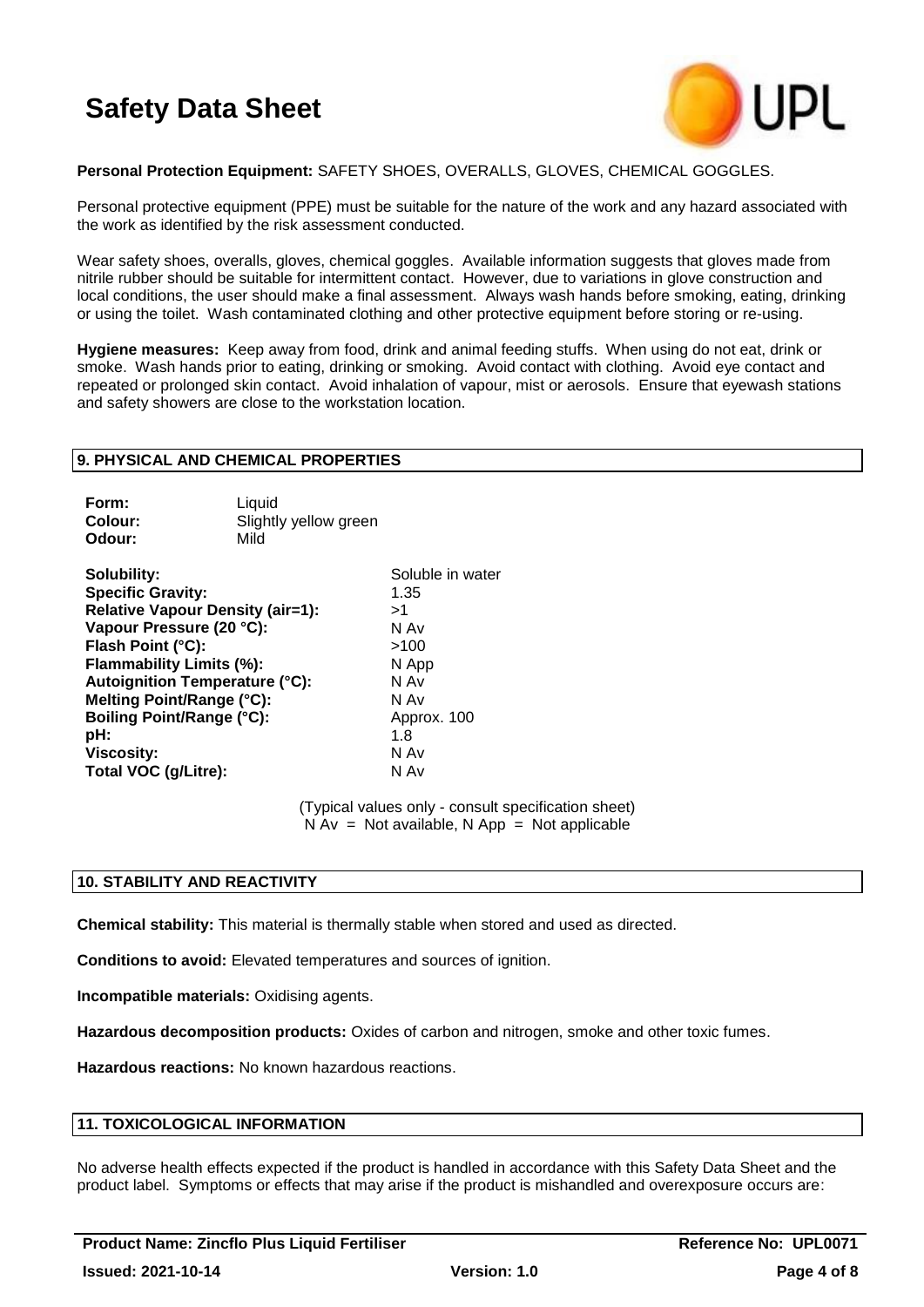

### **Acute Effects**

**Inhalation:** Material may be an irritant to mucous membranes and respiratory tract.

**Skin contact:** Contact with skin may result in irritation.

**Ingestion:** Harmful if swallowed. Swallowing can result in nausea, vomiting and irritation of the gastrointestinal tract.

**Eye contact:** A severe eye irritant. Corrosive to eyes: contact can cause corneal burns. Contamination of eyes can result in permanent injury.

### **Acute toxicity**

**Inhalation:** This material has been classified as not hazardous for acute inhalation exposure. Acute toxicity estimate (based on ingredients):  $LC_{50} > 20.0$  mg/L for vapours or  $LC_{50} > 5.0$  mg/L for dust and mist.

**Skin contact:** This material has been classified as not hazardous for acute dermal exposure. Acute toxicity estimate (based on ingredients):  $LD_{50} > 2,000$  mg/Kg bw

**Ingestion:** This material has been classified as a Category 4 Hazard. Acute toxicity estimate (based on ingredients):  $300 < LD_{50} \le 2,000$  mg/Kg bw

**Corrosion/Irritancy:** Eye: this material has been classified as a Category 1 Hazard (irreversible effects to eyes). Skin: this material has been classified as not corrosive or irritating to skin.

**Sensitisation:** Inhalation: this material has been classified as not a respiratory sensitiser. Skin: this material has been classified as not a skin sensitiser.

**Aspiration hazard:** This material has been classified as not an aspiration hazard.

**Specific target organ toxicity (single exposure):** This material has been classified as not a specific hazard to target organs by a single exposure.

### **Chronic Toxicity**

**Mutagenicity:** This material has been classified as not a mutagen.

**Carcinogenicity:** This material has been classified as not a carcinogen.

**Reproductive toxicity (including via lactation):** This material has been classified as not a reproductive toxicant.

**Specific target organ toxicity (repeat exposure):** This material has been classified as not a specific hazard to target organs by repeat exposure.

### **12. ECOLOGICAL INFORMATION**

Avoid contaminating waterways.

**Acute aquatic hazard:** This material has been classified as not hazardous for acute aquatic exposure. Acute toxicity estimate (based on ingredients): > 100 mg/L

**Long-term aquatic hazard:** This material has been classified as not hazardous for chronic aquatic exposure. Non-rapidly or rapidly degradable substance for which there are adequate chronic toxicity data available OR in the absence of chronic toxicity data, Acute toxicity estimate (based on ingredients): >100 mg/L, where the substance is not rapidly degradable and/or BCF  $\lt$  500 and/or log K<sub>ow</sub>  $\lt$  4.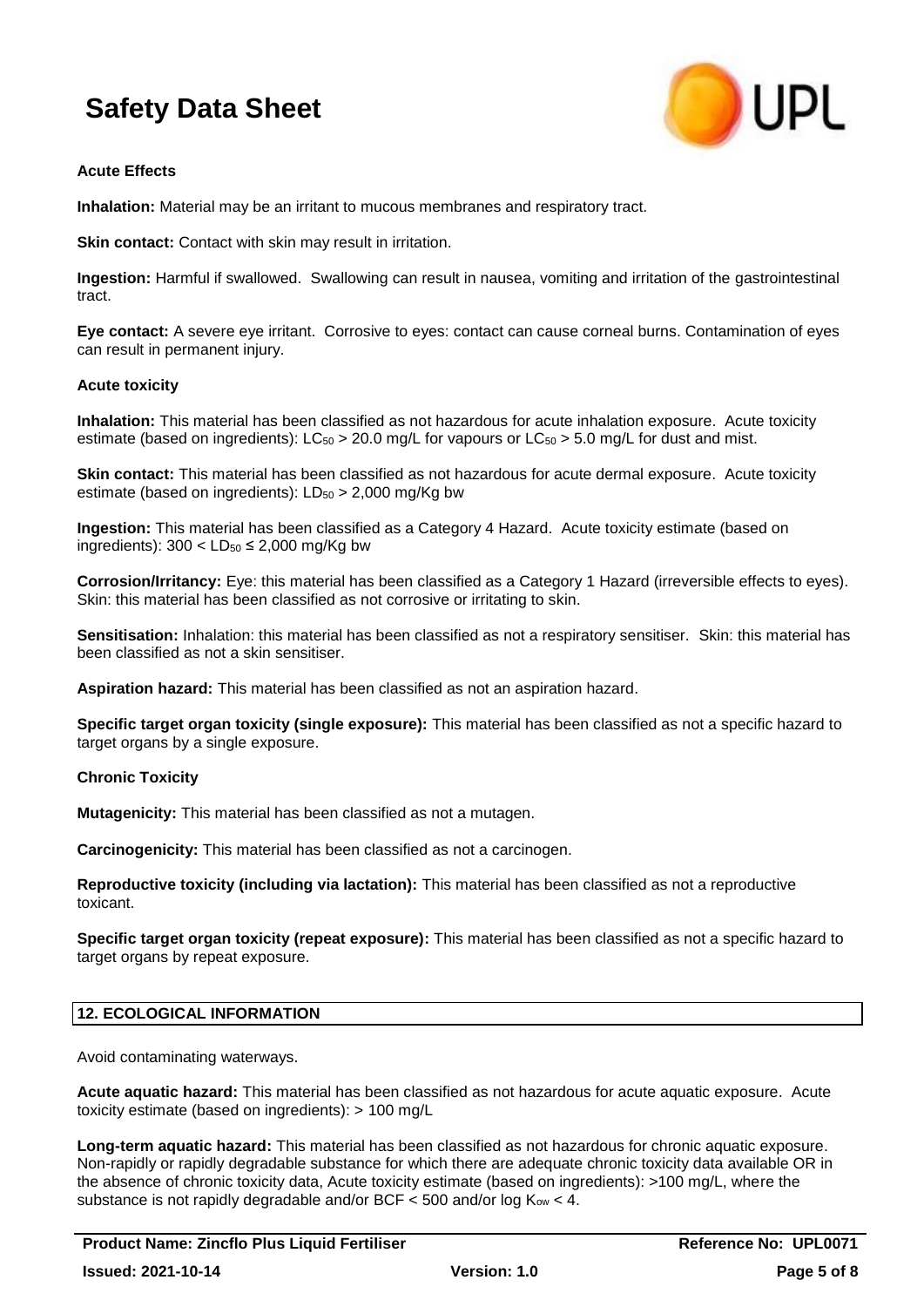

**Ecotoxicity:** No information available.

**Persistence and degradability:** No information available.

**Bioaccumulative potential:** No information available.

**Mobility:** No information available.

### **13. DISPOSAL CONSIDERATIONS**

Persons conducting disposal, recycling or reclamation activities should ensure that appropriate personal protection equipment is used, see "Section 8. Exposure Controls and Personal Protection" of this SDS.

If possible material and its container should be recycled. If material or container cannot be recycled, dispose in accordance with local, regional, national and international Regulations.

### **14. TRANSPORT INFORMATION**

### **ROAD AND RAIL TRANSPORT**

Classified as Dangerous Goods by the criteria of the "Australian Code for the Transport of Dangerous Goods by Road & Rail" and the "New Zealand NZS5433: Transport of Dangerous Goods on Land".

Australian Special Provisions; AU01: Environmentally Hazardous Substances meeting the description of UN 3077 or UN 3082 are not subject to this Code (ADG 07) when transported by road or rail in;

- (c) packagings that do not incorporate a receptacle exceeding 500 Kg (L); or
- (d) IBCs.



| UN No:                              | 3082                                                                                 |
|-------------------------------------|--------------------------------------------------------------------------------------|
| Dangerous Goods Class:              | 9                                                                                    |
| <b>Packing Group:</b>               | Ш                                                                                    |
| <b>Hazchem Code:</b>                | $\cdot 37$                                                                           |
| <b>Emergency Response Guide No:</b> | 47                                                                                   |
| <b>Limited Quantities</b>           | 5 L                                                                                  |
| <b>Proper Shipping Name:</b>        | ENVIRONMENTALLY HAZARDOUS SUBSTANCE, LIQUID,<br>N.O.S. (ZINC NITRATE; ZINC SULPHATE) |

**Segregation Dangerous Goods:** Not to be loaded with explosives (Class 1). Note 1: Materials that are fire risks are incompatible with oxidising agents (Class 5.1) or organic peroxides (Class 5.2). Exemptions may apply.

### **MARINE TRANSPORT**

Classified as Dangerous Goods by the criteria of the International Maritime Dangerous Goods Code (IMDG Code) for transport by sea. This material is classified as a Marine Pollutant (P) according to the International Maritime Dangerous Goods Code.

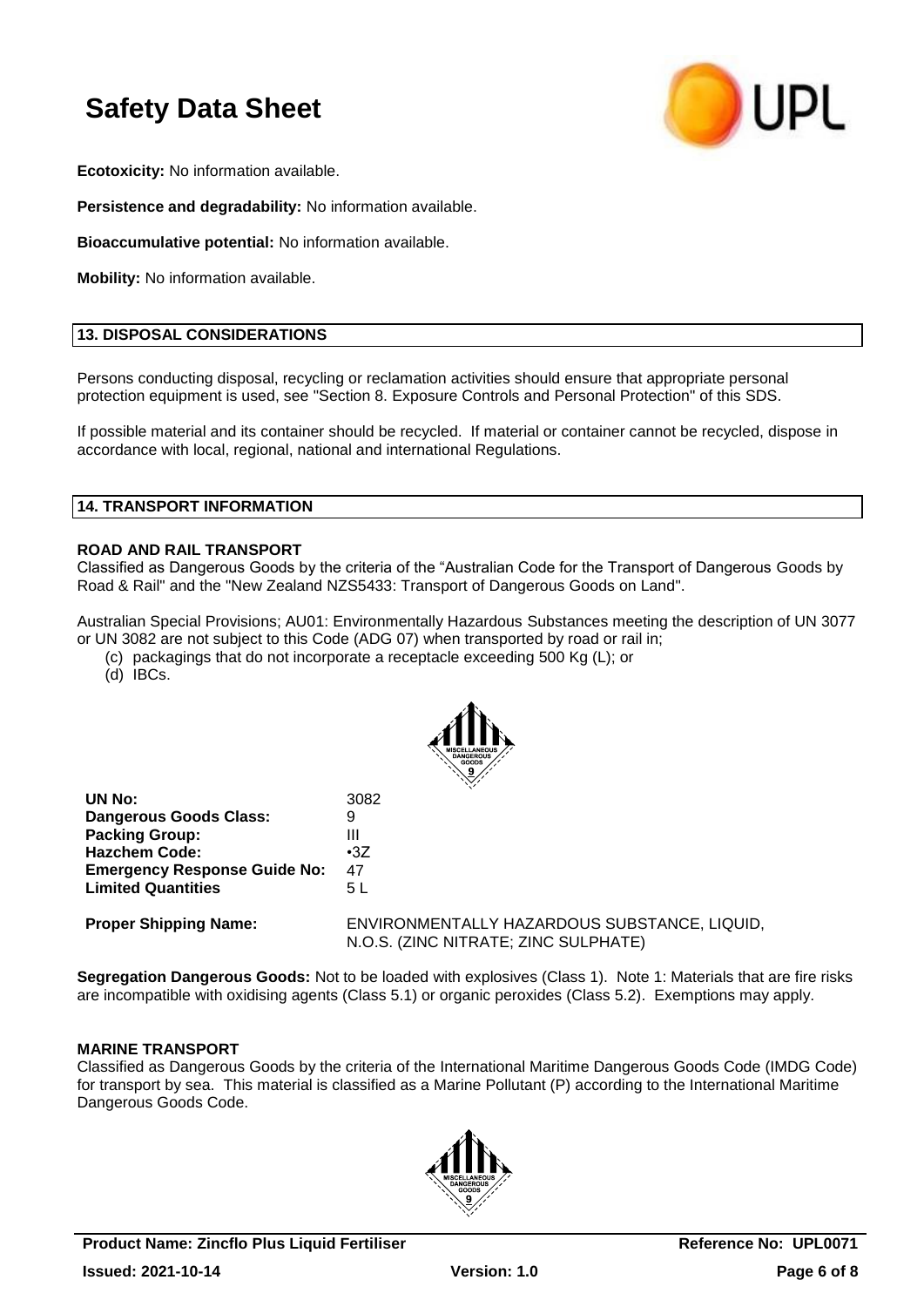

| UN No:                 | 3082 |
|------------------------|------|
| Dangerous Goods Class: | 9    |
| <b>Packing Group:</b>  | Ш    |

**Proper Shipping Name:** ENVIRONMENTALLY HAZARDOUS SUBSTANCE, LIQUID, N.O.S. (ZINC NITRATE; ZINC SULPHATE)

### **AIR TRANSPORT**

Classified as Dangerous Goods by the criteria of the International Air Transport Association (IATA) Dangerous Goods Regulations for transport by air.



**UN No:** 3082 **Dangerous Goods Class:** 9 **Packing Group:** III

**Proper Shipping Name:** ENVIRONMENTALLY HAZARDOUS SUBSTANCE, LIQUID, N.O.S. (ZINC NITRATE; ZINC SULPHATE)

### **15. REGULATORY INFORMATION**

**This material is not subject to the following international agreements:** Montreal Protocol (Ozone depleting substances) The Stockholm Convention (Persistent Organic Pollutants) The Rotterdam Convention (Prior Informed Consent) Basel Convention (Hazardous Waste) International Convention for the Prevention of Pollution from Ships (MARPOL)

### **This material/constituent(s) is covered by the following requirements:**

The Standard for the Uniform Scheduling of Medicines and Poisons (SUSMP) established under the Therapeutic Goods Act (Commonwealth): Not Applicable.

AICIS Status: All components of this product are listed on or exempt from the Australian Inventory of Industrial Chemicals (AIIC).

### **16. OTHER INFORMATION**

Reason for issue: First Issue

This Safety Data Sheet has been prepared by Chemical Data Services Pty Ltd on behalf of its client.

Safety Data Sheets are updated frequently. Please ensure that you have a current copy.

This information was prepared in good faith from the best information available at the time of issue. It is based on the present level of research and to this extent we believe it is accurate. However, no guarantee of accuracy is made or implied and since conditions of use are beyond our control, all information relevant to usage is offered without warranty. The manufacturer will not be held responsible for any unauthorised use of this information or for any modified or altered versions.